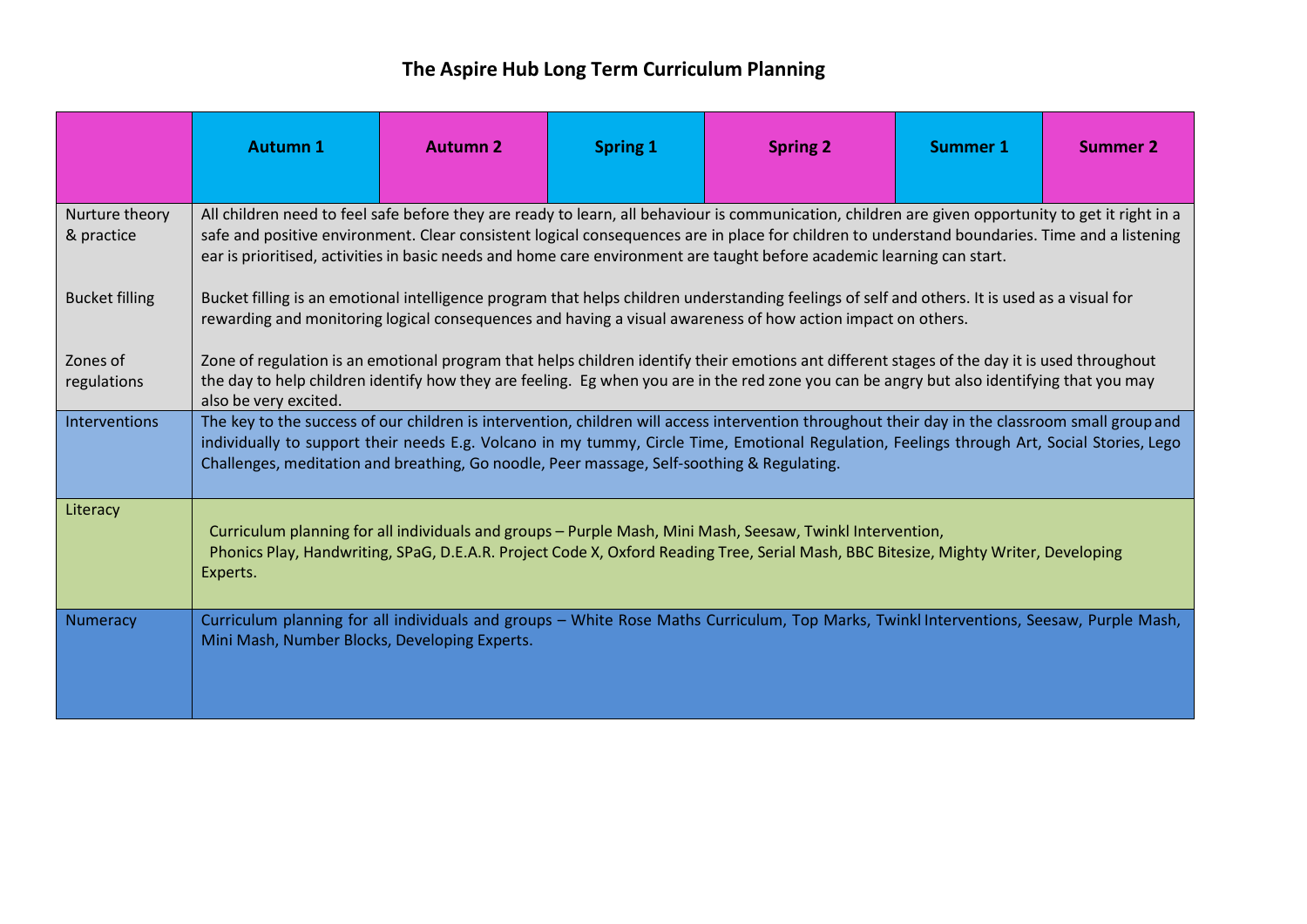## **The Aspire Hub Long Term Curriculum Planning**

| <b>Science</b>                                 | Plants & Animals inc. Humans (Yr1)<br>Living Things and their Habitats & Animals<br>(Yr2)<br>Plants & Light (Yr3)<br>Living Things and their Habitats & Animals<br>inc.<br>Humans (Yr4)<br>Living Things and their Habitats & Earth and<br>Space (Yr5)<br>Living Things and their Habitats & Evolution<br>andInheritance (Yr6)                                                                                                                                                                                                                                                                                                                                                                                                                                                                                                                                                                                                                                                                                                                                                                                                                                                                                                                                                                                                                                                                                      |                                                                                                                                                                                   | <b>Everyday Materials (Yr1)</b><br><b>Uses of Everyday Materials</b><br>(Yr2)<br><b>Animals inc Humans &amp; Health: Animals</b><br>incHumans (Yr3)<br><b>Material Properties and Changes (Yr4)</b><br>Forces & Properties and Changes of<br>Materials(Yr5)<br><b>Animals inc Humans (Y6)</b> |                                                                                                 | Animals & Plants (Yr1)<br>Health: Animals inc Humans & Plants(Yr2)<br>Forces and Magnets & Rocks (Yr3)Sound<br>& Electricity (Yr4)<br>Properties and Changes of Materials(Yr5)<br>Light & Electricity (Yr6) |                                                                                                                                                                                                                      |  |
|------------------------------------------------|---------------------------------------------------------------------------------------------------------------------------------------------------------------------------------------------------------------------------------------------------------------------------------------------------------------------------------------------------------------------------------------------------------------------------------------------------------------------------------------------------------------------------------------------------------------------------------------------------------------------------------------------------------------------------------------------------------------------------------------------------------------------------------------------------------------------------------------------------------------------------------------------------------------------------------------------------------------------------------------------------------------------------------------------------------------------------------------------------------------------------------------------------------------------------------------------------------------------------------------------------------------------------------------------------------------------------------------------------------------------------------------------------------------------|-----------------------------------------------------------------------------------------------------------------------------------------------------------------------------------|-----------------------------------------------------------------------------------------------------------------------------------------------------------------------------------------------------------------------------------------------------------------------------------------------|-------------------------------------------------------------------------------------------------|-------------------------------------------------------------------------------------------------------------------------------------------------------------------------------------------------------------|----------------------------------------------------------------------------------------------------------------------------------------------------------------------------------------------------------------------|--|
| <b>PHSE&amp; RSE</b><br>Creative<br>Curriculum | Our ethos values and nurture principles are threaded not only through the core of the curriculum but embedded through all our learning,<br>tasks, topics and intervention both individual, group and room based. We teach Rights Respect and Responsibility of the individual and for<br>others in the world around us. This will include discussion and activities on safety and that of safeguarding ourselves and each other, anger<br>rules. positive touch, meditation and strategies to regulate and de-escalate our behaviours. We incorporate the difference of others and<br>recognise disability and bringing simple sign language into our everyday communication. Through activity, topic and discussion we accept<br>British values and those of other countries. We incorporate the different cultures, religions, topics of history and geography. We also<br>embrace different languages and children will learn French as a modern foreign language. We respect the art of debate and recognise the<br>strengths and differences of all we touch on and learn.<br>In discussion within each Key stage prioritised topical learning is delivered to meet the needs and interests of individual rooms. During<br>each component, a range of foundation subjects are taught to enable all children to have full and relevant access to a variety of engaging<br>activities.<br><b>Topics include:</b> |                                                                                                                                                                                   |                                                                                                                                                                                                                                                                                               |                                                                                                 |                                                                                                                                                                                                             |                                                                                                                                                                                                                      |  |
|                                                | Human & Physical<br>Geography<br>People Who Help<br>$\bullet$<br>Us<br>Light, Shadow &<br>$\bullet$<br>Dark                                                                                                                                                                                                                                                                                                                                                                                                                                                                                                                                                                                                                                                                                                                                                                                                                                                                                                                                                                                                                                                                                                                                                                                                                                                                                                         | Great Fire of<br>$\bullet$<br>London<br><b>Animals Around</b><br>$\bullet$<br>the World -<br>Climate<br>Religious<br>$\bullet$<br>Celebrations<br>Christmas<br>Remembrance<br>Day | New Year -<br>$\bullet$<br><b>New</b><br><b>Beginnings</b><br>Forces<br>$\bullet$<br><b>British Values</b><br>The Changes<br>in Britain $-$<br>Stone Age -<br>Iron Age                                                                                                                        | Seasons<br>$\bullet$<br><b>Rock Cycles</b><br>Sound<br>$\bullet$<br>Living Things<br>& Habitats | Changes in<br>$\bullet$<br>Britain -<br>Romans<br><b>British</b><br>$\bullet$<br>Values<br>Queens<br>$\bullet$<br>Jubilee<br>Power<br>$\bullet$                                                             | Natural<br>$\bullet$<br>Disasters-<br>Humans &<br>Physical<br>Holidays-<br>$\bullet$<br>Transport-<br>Trip to the<br>Beach<br>Vikings and<br>Anglo-Saxon<br>Struggle<br><b>Greek Myths</b><br>$\bullet$<br>& Legends |  |